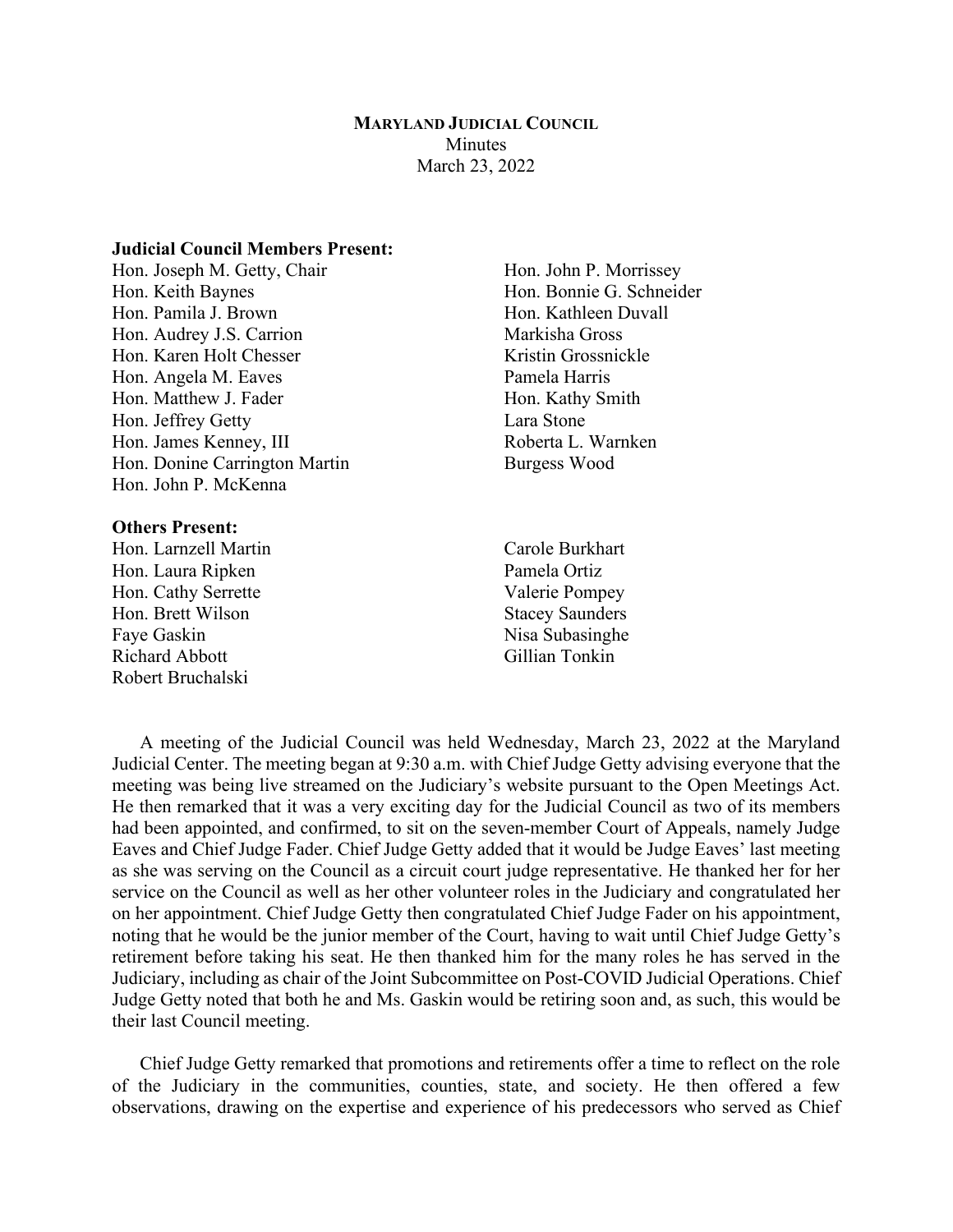Judge of the Court of Appeals, citing several of their quotations. He recounted Chief Judge Robert Bell's quote from a Judges Journal in 2013 where he said, "*A critical component of the judiciary's*  efforts to communicate and advance its objectives is fostering cohesive internal leadership." Chief Judge Getty remarked that the Council's work is emblematic of that internal leadership team and thanked everyone for their efforts, noting that the work that goes on behind the scenes to support the Council and other functions within the Judiciary is instrumental.

Chief Judge Getty noted that in an interview with WJZ – Channel 13, Chief Judge Bell stated that, "*There need to be opportunities for new people, younger people, newer ideas. And you have to have some cutoff point where that can occur*." Expounding on that quote, Chief Judge Getty stated that all well-run organizations need a rebirth with younger leaders and that the Judiciary is seeing a generational change in leadership. He added that it is exciting to have the new leaders engaged in the challenges the State is facing.

In remarking that the Council members, as well as the incoming generation of leaders, understand the Judiciary's mission, Chief Judge Getty drew upon a quote from Chief Judge Robert Murphy in his State of the Judiciary address to the General Assembly in 1975 where he expressed that mission. Chief Judge Murphy said, "*We of the Judiciary are, of course, ever cognizant of the fact that we [serve] the people [of Maryland], even as we judge them; that courts exist, not for the convenience of judges, nor to provide livelihood for lawyers, but solely for the administration of justice for all the people of Maryland, be they litigants, victims of crimes, advocates of freedom, or parents concerned with the state and country [that] their children will inherit.*" Chief Judge Getty stated that those comments ring true today as viewed through the prism of current events.

Chief Judge Getty concluded his opening observations by lifting a quote from the history of the Court of Appeals written by Chief Judge Carroll Bond in 1924, which stated, "*Whatever the future of the court may be, whether being adapted to changes which must occur in the needs for [the Maryland Judiciary], it is to endure in usefulness for a long time to come, or whether it is soon to be superseded by some different tribunal or tribunals, it has already had a long career as an institution of prime importance in the life of its community, an institution to which many of the best [people] of the state in many generations, as judges and attorneys, have devoted anxious labors, and one which by means of those labors has been successful in its purpose*." He noted that since Chief Judge Bond wrote those words, there have been several commissions to reorganize the Maryland Judiciary, starting with the creation of the Court of Special Appeals in 1966 and the District Court in 1971. Further, with the ratification by the voters in the fall, the Court of Appeals will be named the Supreme Court of Maryland. Chief Judge Getty remarked that the Maryland Judiciary has a rich history of astute and visionary leaders.

Judge Jeffrey Getty moved for approval of the minutes of the January 26, 2022 meeting. Following a second by Judge Brown, the motion carried.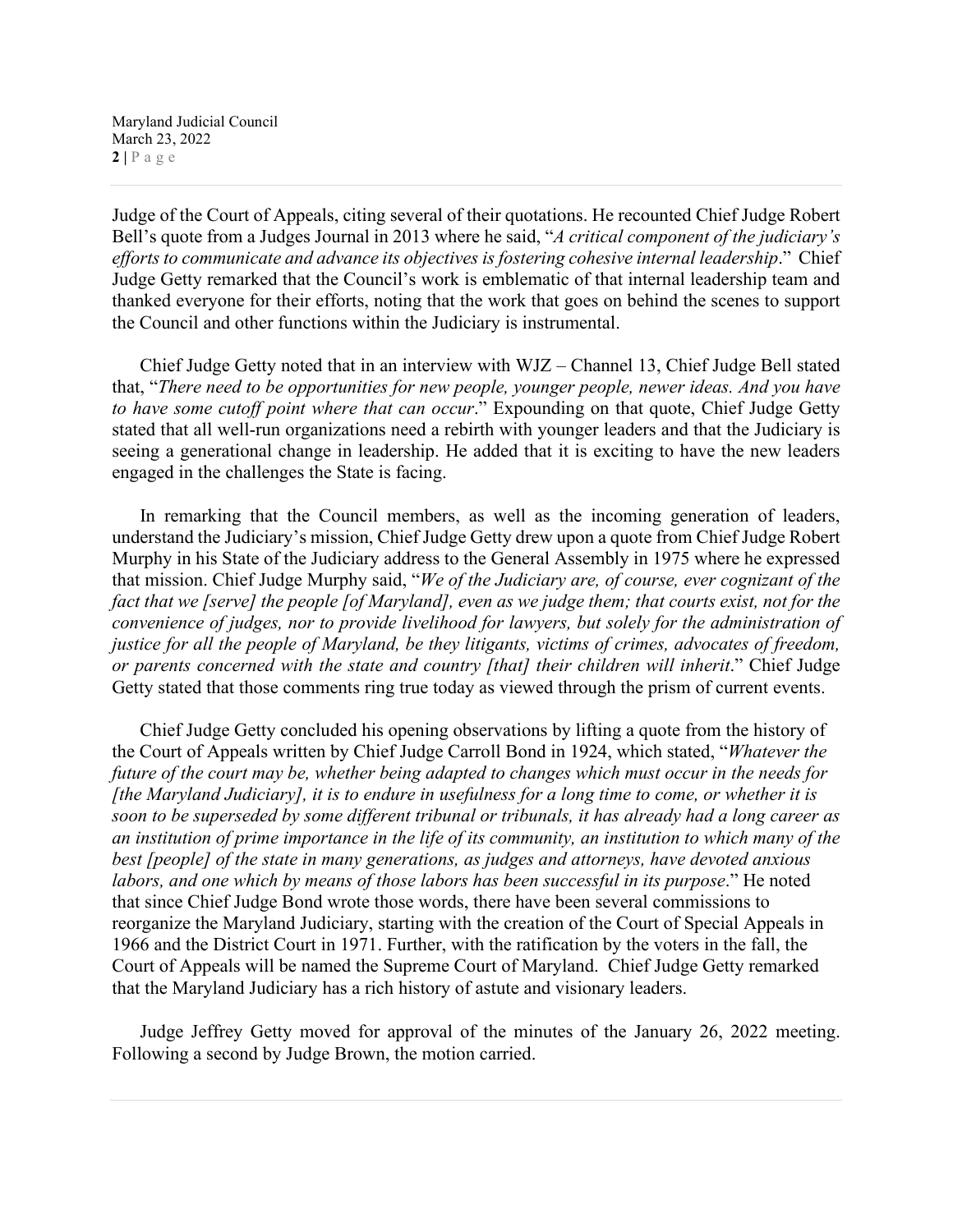Maryland Judicial Council March 23, 2022 **3 |** Page

#### **1. Joint Subcommittee on Post-COVID Judicial Operations**

Chief Judge Fader presented the report and recommendations of the Joint Subcommittee on Post-COVID (the subcommittee) Judicial Operations, noting that at the last Council meeting he provided the background and process for the subcommittee's work as well as reported on the preliminary findings. Since then, the preliminary report was reviewed by the Major Projects and Court Technology committees for feedback. Their feedback was incorporated, and the draft report was then distributed to all administrative judges, clerks of court, district administrative clerks, court administrators, and other Judiciary stakeholders for comment. Where appropriate, their feedback was incorporated, and the report and recommendations finalized.

Chief Judge Fader stated that the subcommittee was charged with examining the innovations and adaptations deployed during the pandemic and recommending which should move forward post-pandemic, as well as the best practices that will improve the usefulness and efficiency of those adaptations. He thanked the members of the subcommittee who were tasked with assessing a wide range of issues in a short period of time and expressed his appreciation for their support. He added that the subcommittee was impressed by how patient and flexible the courts and administrative offices as determinations were made regarding the continuation throughout the pandemic.

Chief Judge Fader noted that the report and recommendations comprise eight categories – technology, remote proceedings and events, courthouse security and safety, alternative work arrangements, courthouse scheduling and docket management, Judicial College of Maryland, meetings, and non-judicial functions. He highlighted the existing systems that were critical to the Judiciary's transition to remote operations, including, but not limited to MDEC, eWarrant, Virtual Desktop Infrastructure (VDI), and courtroom audio/video units. Chief Judge Fader stated that the restrictions imposed on judicial operations compelled Judicial Information Systems (JIS) to focus on or accelerate projects that enabled the Judiciary to continue to function efficiently and effectively. Among the technology innovations and adaptations implemented during the pandemic were Zoom for Government, audio only livestreaming, expansion of equipment for remote proceedings to all courtrooms, multi-factor authentication, and the transition from Skype to Microsoft Teams for internal collaboration. Chief Judge Fader noted that the Remote Hearings Workgroup, under the Court Technology Committee, was formed in May 2020, and developed a bench book and toolkit that were critical to the effective facilitation of remote proceedings.

The subcommittee recommended discontinuation of eWarrants with the Adobe Sign technology that was upgraded with DocuSign which has proven to be easier and faster to use, and Skype for Business which has been replaced with Microsoft Teams and Zoom for Government. The subcommittee recommended that several pandemic technology innovations or adaptations be continued post-pandemic, including: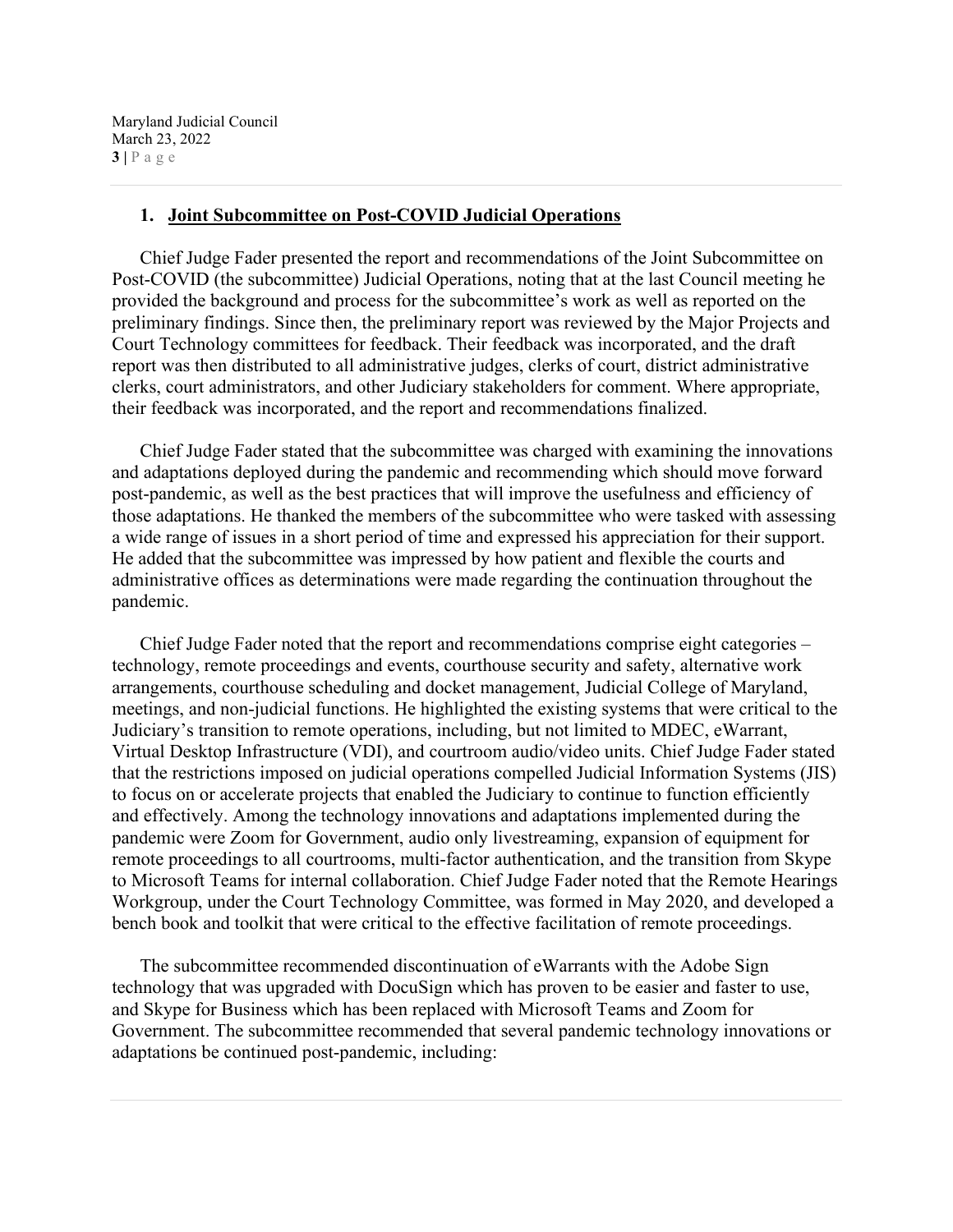Maryland Judicial Council March 23, 2022 **4 |** Page

- Zoom for Government this is critical to judicial operations. The subcommittee recommended that JIS assess the adequacy of the number and distribution of licenses.
- **MDEC** enhancements for remote hearings. The subcommittee recommended that JIS assess the possibilities for integration between Odyssey and virtual conferencing platforms so that remote proceedings are at least as efficient as in-person proceedings. The subcommittee also recommended that JIS work with the Remote Hearings Workgroup regarding implementation of best practices. Chief Judge Fader remarked that the internal survey shed light on some of the inefficiencies experienced regarding scheduling remote hearings as court personnel were tasked with doing things that they had not done before.
- Microsoft Office 365
- Virtual Desktop Infrastructure
- Share File. The subcommittee recommended that JIS investigate the expansion of Share File or other software with the capacity to upload digital evidence.
- Court Recordings
- COA/COSA live broadcasts
- eWarrants with DocuSign
- **Microsoft Teams**
- Courtroom Audio/Video. The Judiciary had started equipping courtrooms with this technology prior to the pandemic and had outfitted approximately 25 percent of the courtrooms. Currently, more than 80 percent of the courtrooms have been equipped with this technology.
- Audio-only livestreaming. This technology was implemented in 2020 to comply with the constitutional requirement for public access. The subcommittee recommended that audiolivestreaming be continued for remote proceedings that would otherwise occur in the open courtroom. The subcommittee further recommends that the Court Technology Committee's Audio Livestream Workgroup consider whether and under what circumstances audio livestreaming should be used for in-court proceedings. Chief Judge Fader noted that some concerns were raised through the internal survey regarding certain types of proceedings being livestreamed.

The subcommittee supports the following technology enhancements:

- Text notification enhancements. These enhancements include a public-facing portal to allow court users to register for court services, allow the court to send remote hearing notices, etc.
- e-Payment for court fees and fine. The Judiciary has the architecture and JIS is working on expanding the platform to allow for the payment of court fees and fines. Doing so would permit full automation of processes such as business licenses which currently is automated except for payment.
- Video remote interpretation. The Access to Justice department supports this technology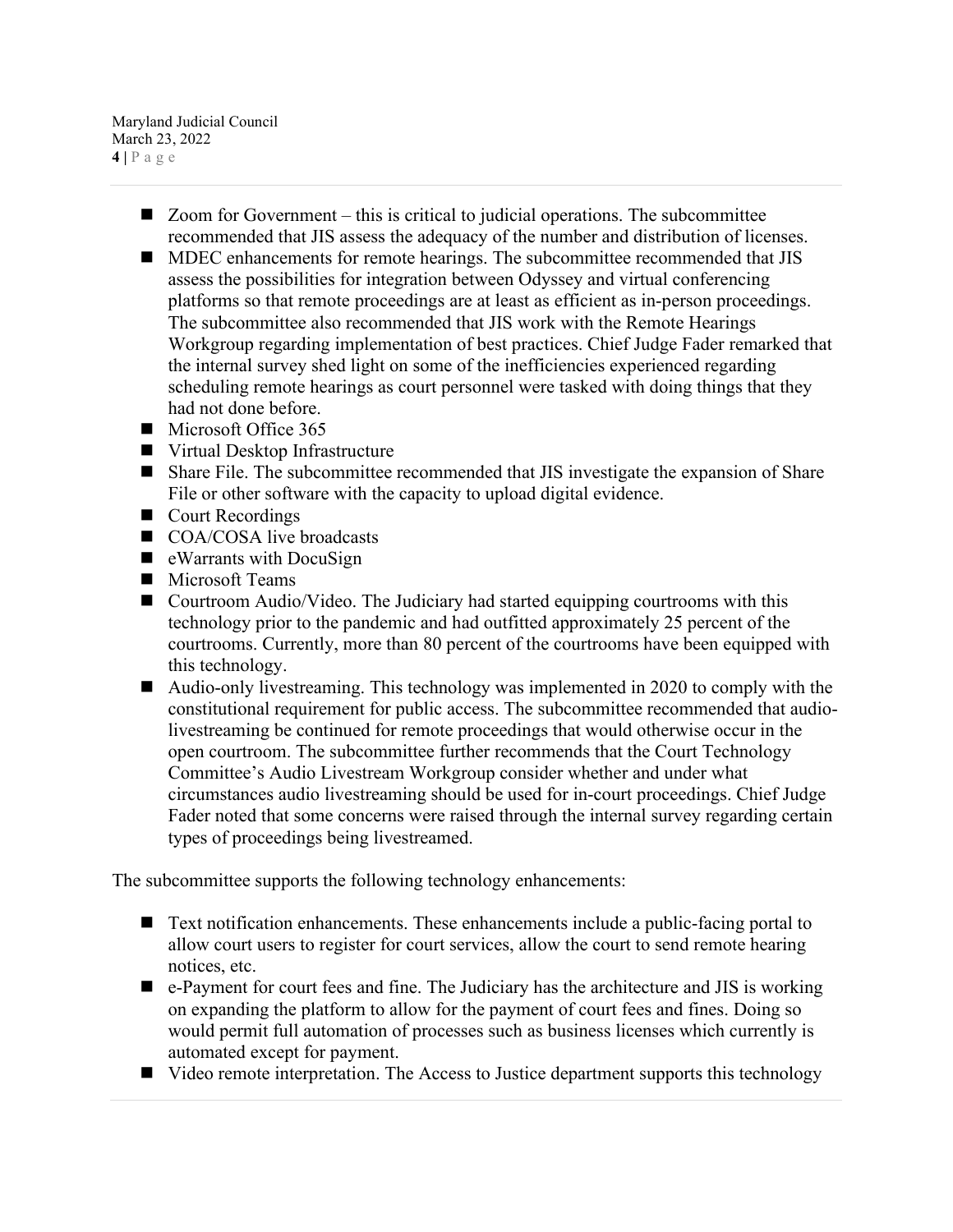Maryland Judicial Council March 23, 2022  $5|$   $P$  a g e

> although comments from the internal survey noted that some court personnel do not think that the technology works well in courtrooms. The Access to Justice department indicated that there may have been a lack of proper training. As such, the subcommittee recommended that the training and educational materials be widely distributed.

- Installation of Zoom for Government-capable tablets in courtrooms
- Voice over Internet Protocol
- Long-term network enhancements
- Online dispute resolution, beginning with small claims, traffic, and child support enforcement
- Enhanced workforce mobility
- Digital evidence submission and presentation

Chief Judge Fader then discussed critical innovations and adaptations that assisted judicial operations with respect to remote proceedings and events, including new technology, Rules changes, education, livestreaming, and remote interpretation. He noted that through September 2021, approximately 164,018 remote meetings have been held with 1,214,299 participants occupying more than 55 million minutes. The subcommittee considered several factors in determining the extent to which remote proceedings should continue, as well as challenges posed for litigants of limited means. Some of the benefits accrued from remote proceedings include the ability for litigants and attorneys to participate from any location, a reduced burden on corrections and law enforcement and associated safety concerns, and an increased willingness of attorneys to serve as panel counsel in criminal and CINA/TPR cases. Among the challenges are difficulty in assessing credibility, exacerbation of the digital divide, increased burdens on court staff with respect to notices and monitoring, and the lack of a controlled environment around witnesses and parties. Chief Judge Fader stated that while there are competing concerns, there is a clear desire to continue remote proceedings in at least some types of proceedings.

The subcommittee recommended:

- The Remote Hearings Workgroup should undertake a study of best practices in scheduling and conduct of remote hearings to identify ways to improve efficiency and effectiveness.
- The Judiciary should task the Remote Hearings Workgroup to assess the technological barriers to the fair, efficient, and effective conduct of remote proceedings across the State and to assess the feasibility of options to overcome those barriers.
- Update and publicize the Remote Hearings Toolkit. This will help people understand how to participate.

Chief Judge Fader noted that a lot of the barriers with respect to remote proceedings are external. Some considerations to address those barriers including examining the possibility of public/private partnerships or programs for individuals without access to technology and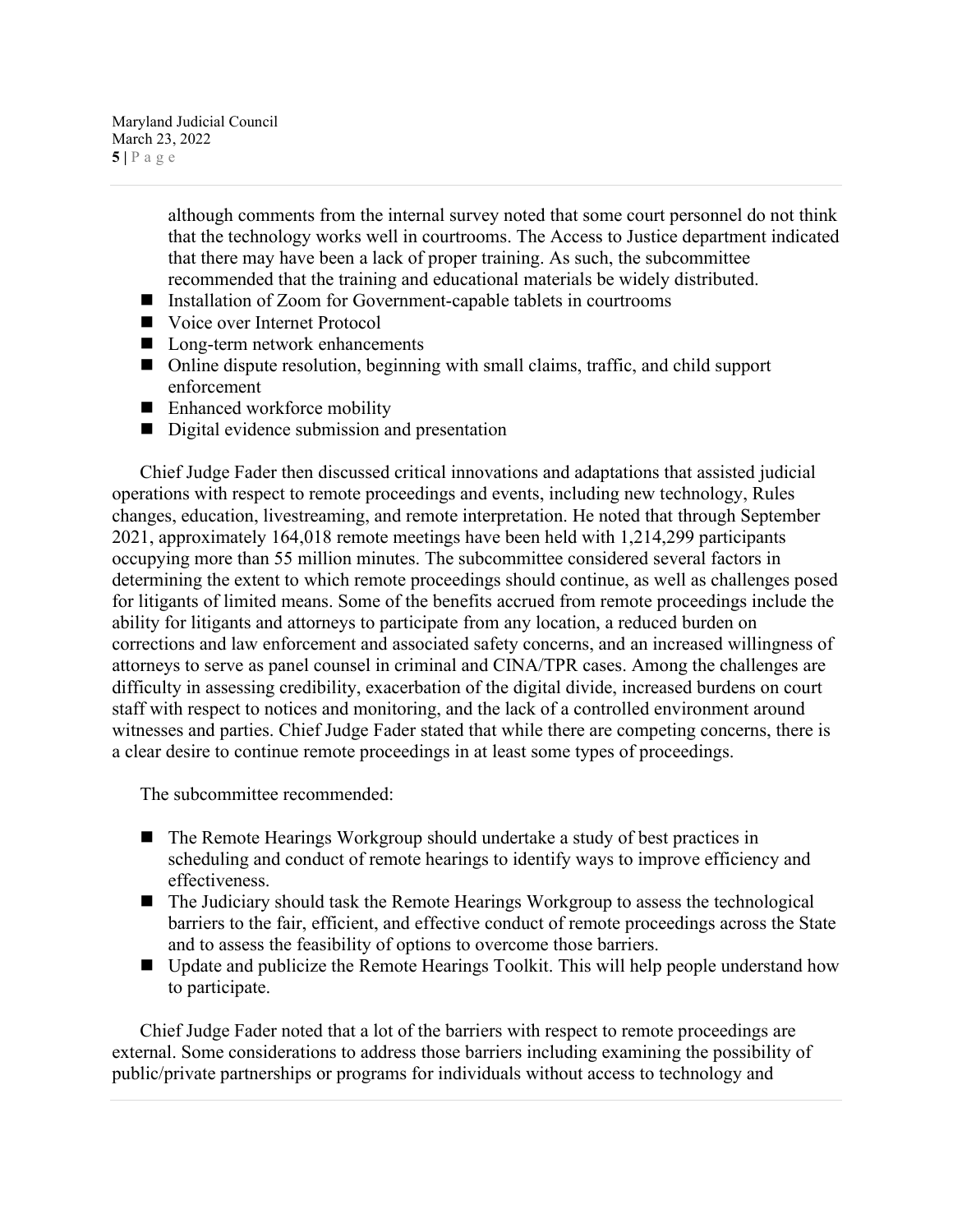Maryland Judicial Council March 23, 2022 **6 |** Page

exploring ways to make electronic devices available for public use.

The subcommittee set forth several principles to guide the recommendations with respect to application of remote proceedings. One principle is that remote technology is not recommended when the factfinder needs to assess witness credibility unless the parties consent or there is a need to hear something on an emergency basis. Another principle is that remote technology is less appropriate for longer and more involved proceedings. The technology is generally appropriate for procedural matters or where the participant is incarcerated and his or her presence is not required. The subcommittee notes that hybrid hearings are more challenging and that it is more efficient if everyone is remote or if everyone is in person.

The subcommittee recommended that remote proceedings are:

- **Presumptively inappropriate under normal operating conditions for jury trials. The virtual** platform makes it more difficult for jurors to assess the credibility of witnesses.
- **Presumptively inappropriate under normal operation conditions subject to case-by-case** exceptions for:
	- o Criminal non-jury evidentiary proceedings. The subcommittee recommends that the Rules Committee consider rules for certain of these proceedings to be conducted remotely upon knowing and voluntary consent by the defendant.
	- o Final protective order and peace order hearings
- $\blacksquare$  Presumptively appropriate at the discretion of the presiding judicial officer for:
	- o Criminal sentencings, three-judge panel reviews, certain plea agreements, discharge of counsel hearings
	- o Minor traffic matters
	- o Civil non-jury contested evidentiary proceedings
	- o Mediation, settlement, and other ADR events
- **Presumptively appropriate by default or on request for:** 
	- o Other criminal non-evidentiary proceedings
	- o Civil non-jury uncontested evidentiary proceedings
	- o Civil non-evidentiary proceedings
	- o Guardianship proceedings
	- o Scheduling, status, and pretrial conferences
- **Further exploration of holding interim and temporary protective order hearings remotely.** Chief Judge Fader noted that most of the feedback received had opposing viewpoints. Some stakeholders noted value in the petitioner not having to be in the same courtroom with the respondent, while other comments centered around difficulty in assessing credibility and logistical concerns.

Chief Judge Fader remarked that there was a significant focus on courthouse security and safety during the pandemic. The subcommittee did not recommend continuation of the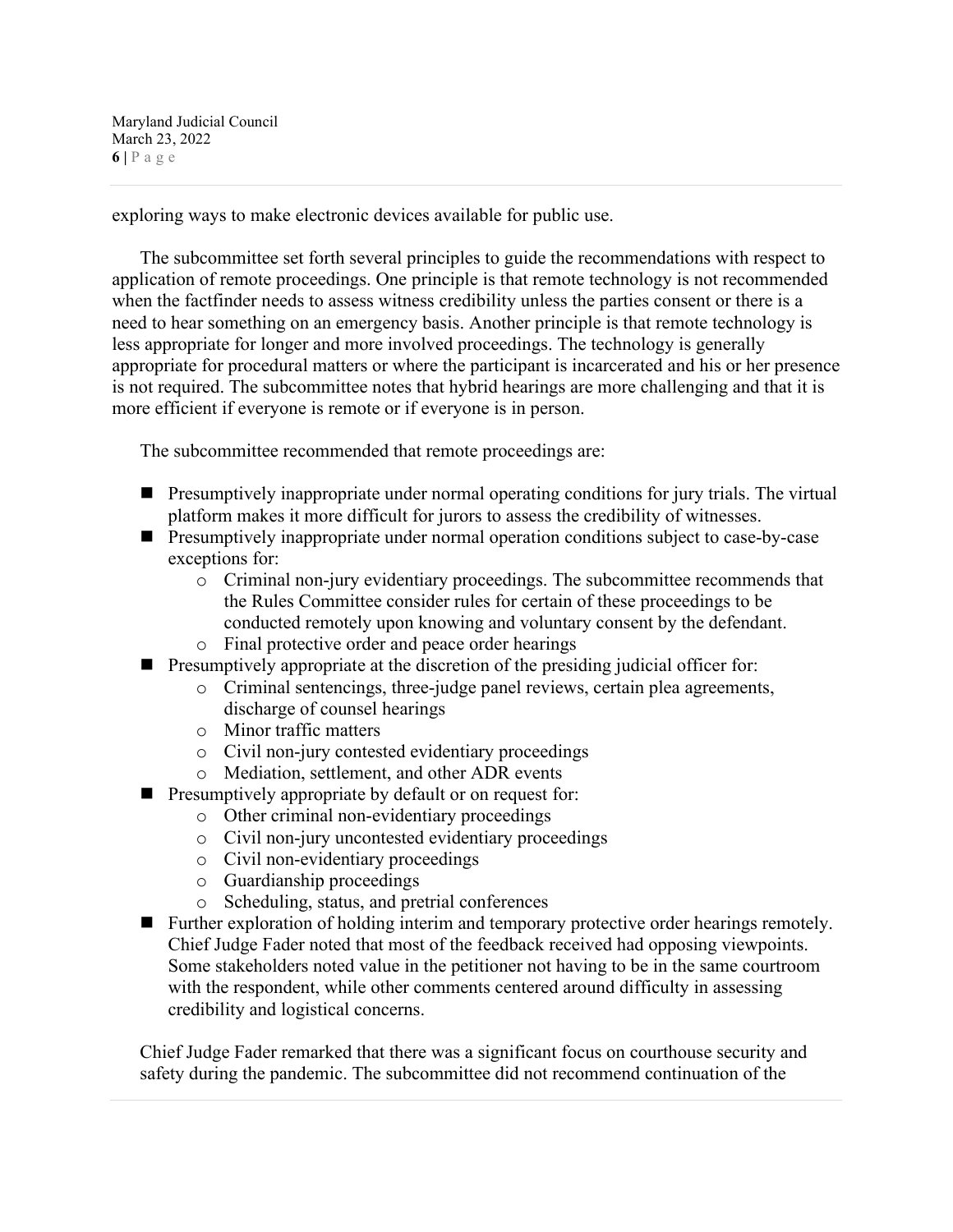Maryland Judicial Council March 23, 2022 **7 |** Page

protocols post-pandemic, but did recommend the following should they become necessary:

- Entry protocols should reflect local health conditions and any constraints of court facilities.
- The Judiciary should adopt standard procedures to assist courts in fashioning entry protocols and assist in resolving issues of control.
- Examine ways to ensure all courts and units update COOP plans.
- Convene a workgroup to identify best practices for facilities.

Chief Judge Fader then discussed the subcommittee's considerations regarding alternative work arrangements. He noted that the internal survey's focus was largely about technology and remote proceedings. Other concerns dealt with alternative work arrangements, including telework, and the responses indicated support for greater flexibility. Some of the themes that arose during the discussions were that the pre-pandemic policy is somewhat restrictive, and that the flexibility provided during different periods of the pandemic provided opportunities to experiment with the efficacy of alternative arrangements. Among the considerations when deciding the way forward include benefits and challenges. The benefits include things such as increased flexibility for staff, reductions in commute times, and reduced burdens on physical plants. The challenges include less operational flexibility to address in-office issues, a greater burden on and need for technology resources, and a potential for decreased productivity. Chief Judge Fader noted that resolution of the issues is beyond the subcommittee's capacity and time. As such, the subcommittee recommended that a new workgroup, the Alternative Work Arrangements Feasibility Workgroup, be created within the Judicial Council's structure to formulate recommendations concerning expansion of the use of alternative work arrangements. The subcommittee provided several principles to guide the workgroup such as balancing the benefits against potential detrimental impacts, addressing the minimum standards and requirements regarding supervision and productivity, and creating a policy that is fair and treats similarly situated personnel equitably but that also makes allowances for differences in the amenability of different positions to telework and differing operational priorities of administrative heads.

Recommendations regarding courthouse scheduling and docket management include:

- Encourage the use of staggered dockets where appropriate. Chief Judge Fader noted that courts addressed the use of staggered dockets differently across the State based on varying logistical challenges. The subcommittee is not recommending lessening the number of cases or reducing the pace of the proceedings, as both would be a barrier to the fair administration of justice.
- The Court Operations Committee should authorize the creation of a workgroup to explore and disseminate the best information about best practices
	- o Tools to reduce the time parties and attorneys spend waiting for proceedings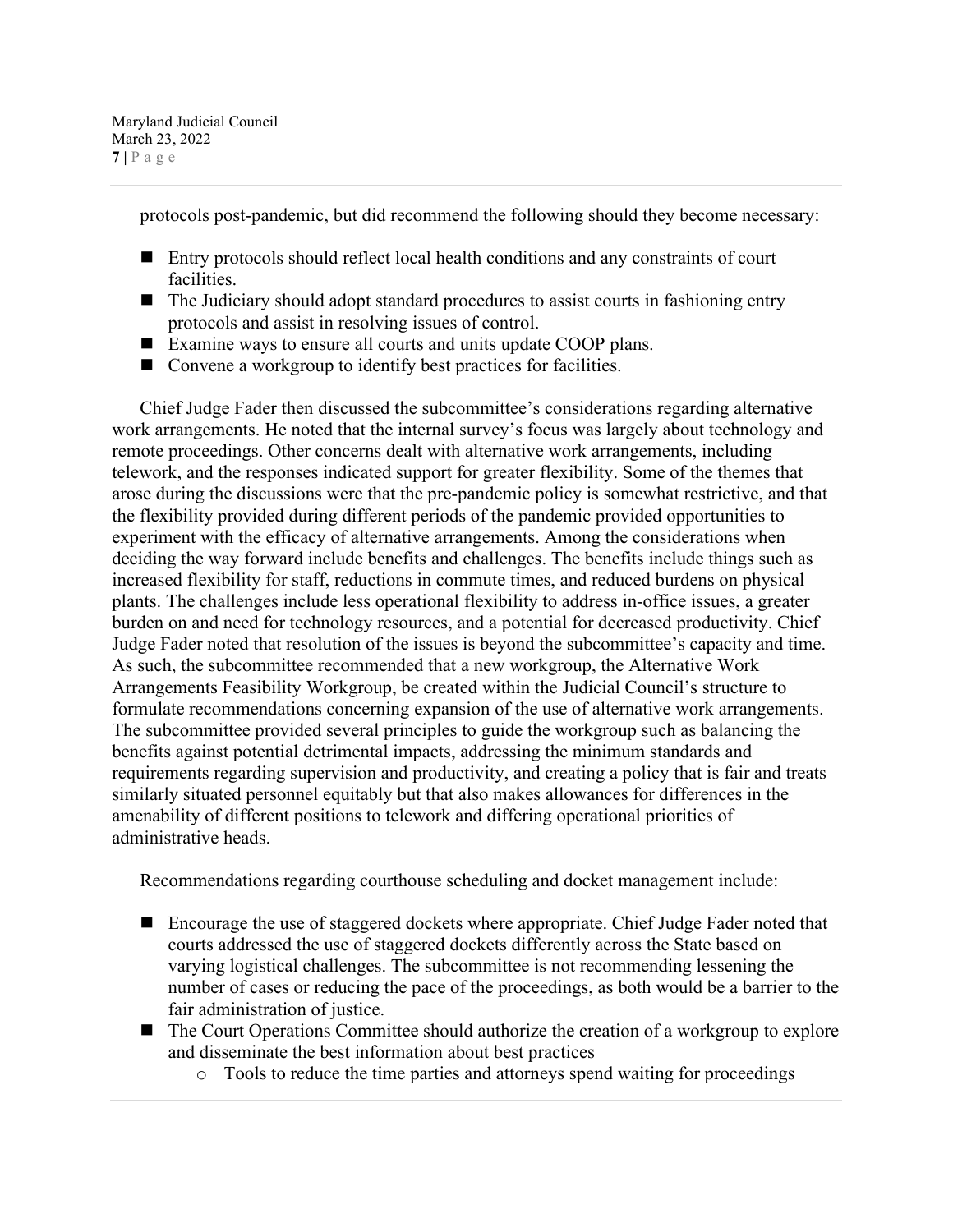Maryland Judicial Council March 23, 2022 **8 |** Page

- o Ways to prioritize jury trials to improve operational efficiency, "right size" jury pools, facilitate earlier resolution, increase transparency
- o Possible use of remote technology in jury selection. Chief Judge Fader noted that there were mixed reviews and that further exploration in this area is needed.

Chief Judge Fader then discussed recommendations for the Judicial College, noting that the College pivoted quickly to move from mostly in-person training to virtual training. The subcommittee's recommendations include:

- Encourage the Judicial College to deliver courses using all methods currently available (remote and in-person)
- Ensure that Judiciary personnel have all the necessary equipment (microphones, headsets, space) to effectively participate
- $\blacksquare$  Encourage the exploration of hybrid learning if the technology allows
- Encourage the Technology Education department within the Judicial College to work with the JIS to develop appropriate general and targeted (specific to job functions) training
- Continue to require in-person courses (for at least  $\frac{1}{2}$  of the required class load)
- Task the Technology Education Subcommittee with developing guidelines to ensure available technology options are advertised, training is made available to all personnel, and all personnel are made aware of available training. Chief Judge Fader stated that responses from the internal survey indicated that some personnel did not think that training was available for the tasks they are required to perform.

With respect to the recommendations regarding meetings, the subcommittee recommended that the Judiciary foster the ability of committees to have a wide range of geographic participation by encouraging the committees to hold some of their regular meetings virtually and to provide an option for members to participate virtual when in-person meetings are held. Chief Judge Fader remarked that a concern was that individuals in locations further away from Annapolis may not volunteer to participate because of traveling considerations for in-person meetings.

The final category discussed by the subcommittee was non-judicial functions. The recommendations are:

- **Marriage licenses** 
	- $\circ$  Support a legislative change to permit clerks to take oaths in support of marriage applications by affidavit or by videoconference
	- o Extend the ability to accept online payments to marriage licenses
	- o Develop an online marriage application form for electronic submission
- **Business licenses**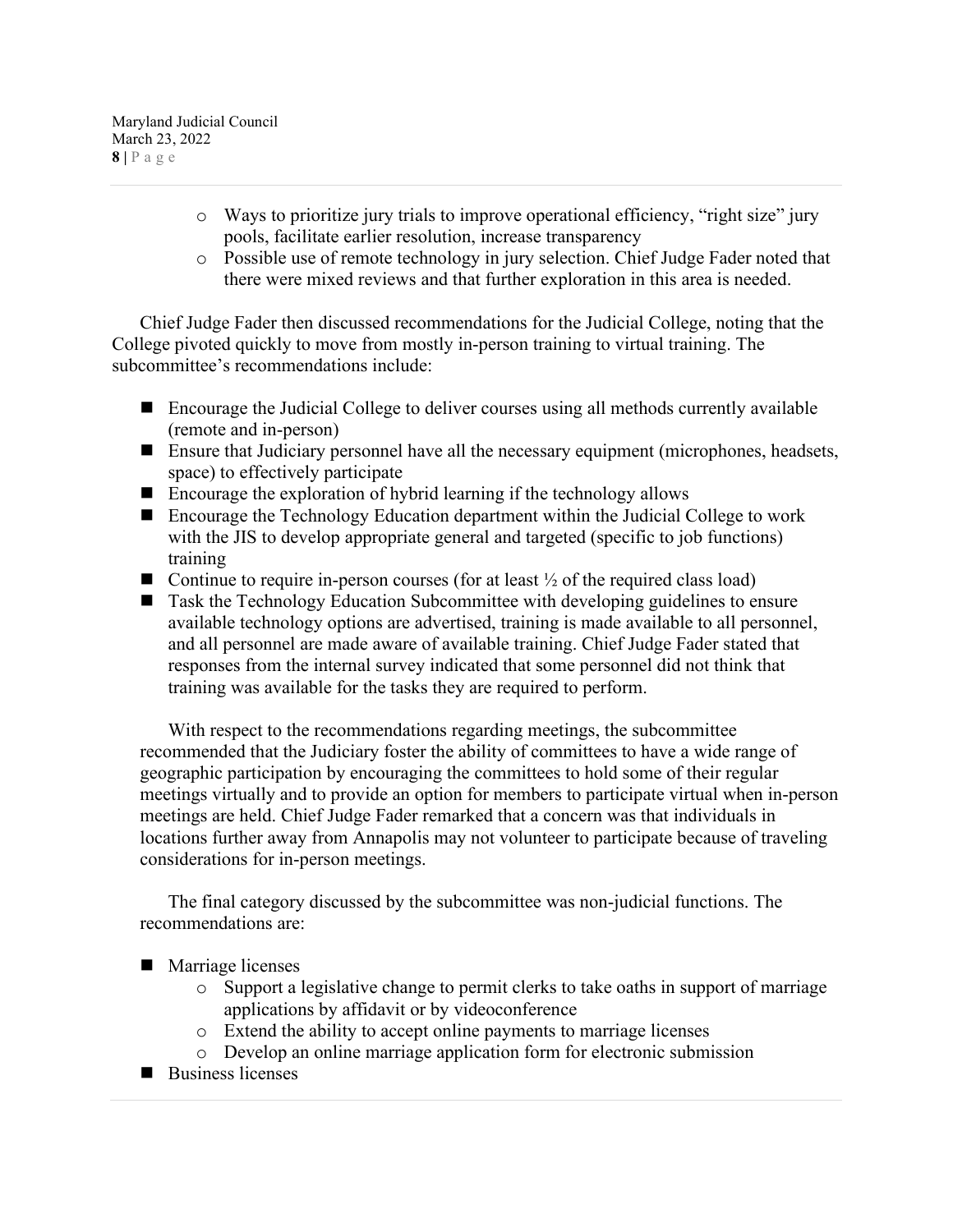Maryland Judicial Council March 23, 2022  $9$  |  $P$  a g e

- o Develop capacity for receiving online payment for business licenses so that the entire process of applying for a new or renewed business license can be completed online
- o Encourage the collection of email addresses from applicants for licenses and distribution of renewal applications by email or online program

Chief Judge Getty thanked Chief Judge Fader for the comprehensive report and presentation, noting that the full report is available in the meeting materials for review. He stated that the subcommittee's membership was a diverse representation of the Judiciary and included a clerk of court and court administrator. Chief Judge Getty remarked that a lot of hours went into gathering the information and drafting the report, adding the subcommittee did an excellent job considering the various impacts of COVID on judicial operations.

Chief Judge Morrissey and Ms. Harris thanked Chief Judge Fader for doing a yeoman's job leading the subcommittee and drafting a huge portion of the report himself.

Judge Eaves moved that the Council recommend to Chief Judge Getty that he adopt the report and recommendations of the Joint Subcommittee on Post-COVID Judicial Operations. Following a second by Judge Kenney, the motion carried. Chief Judge Getty accepted the Council's recommendation and remarked that the report is a blueprint for the Judiciary in the future. He stated that Chief Judge Fader added brilliant leadership to the effort and the outreach beyond the subcommittee members to obtain input was evident in the recommendations.

Judge Eaves inquired as to the mechanism for distributing the report and recommendations to the wider Judiciary and those judges and court leaders who have to consider and implement the recommendations. Chief Judge Getty responded that he will work with the State Court Administrator to ensure that there is a special announcement.

# **2. Bilingual Staff Workgroup Report and Recommendations**

Judge Brett Wilson and Judge Larnzell Martin presented the recommendations of the Bilingual Staff Workgroup, which is a workgroup of the Court Access and Community Relations Committee's Language Access Subcommittee. Judge Wilson stated that Judge Martin, who chaired the workgroup did a yeoman's job. He added that the goal was to utilize the skillset already present within the Judiciary to help further access to the Judiciary. The workgroup's charge was to study the use of bilingual staff and draft recommendations to facilitate hiring, testing, and training of the same; to develop guidelines for bilingual court staff to follow when assisting court users in their native language; and develop guidelines for the public and nonbilingual court staff on the use of bilingual employees. The workgroup consulted with Judiciary Human Resources, the New Mexico Center for Language Access, the Maryland State Police Department, and the District of Columbia's Court Language Access Program.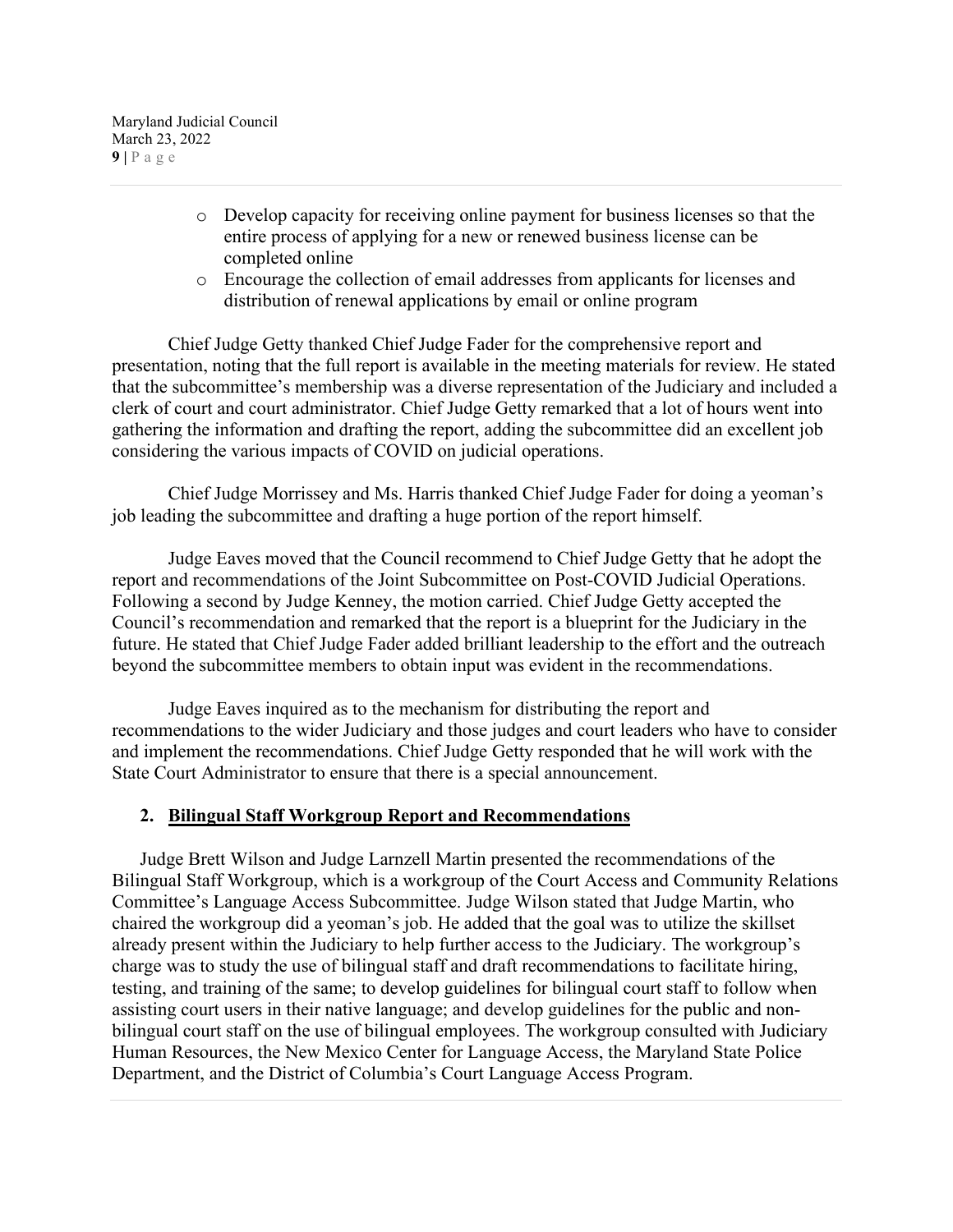Maryland Judicial Council March 23, 2022 **10 |** Page

Judge Martin noted that there was an acknowledgement of the willing employees who are being called upon to provide service, informally, and are being pulled away from their regular duties. He stated that the employees should be compensated beyond their regular salary, adding that there needs to be a discussion regarding limitations to performing services, how they should be determined, and the role of the AOC in establishing the parameters.

Judge Martin remarked that while the workgroup developed recommendations, the recommendations are not intended to be mandates but rather to assist the courts in meeting the challenge. He then presented the following recommendations for consideration by the Council:

- Adopt a policy to allow court managers to create new or have existing positions reclassified as "Qualified Bilingual." Qualified Bilingual employees may not be utilized as official court interpreters.
- The AOC HR and locally funded jurisdictions should establish a process for courts to follow when creating new or reclassifying existing positions as "Qualified Bilingual." Judge Martin clarified that this recommendation is not to create standalone positions or to have staff go into the courtroom to perform interpretation, but rather to utilize their skills to assist court users who come to the counter and to direct them to the appropriate service.
- Assess the need for bilingual employees in the service areas of the courthouse and designate a number of bilingual employees that is consistent with ongoing needs. Judge Martin noted that courts should rely upon the data compiled by the Access to Justice department regarding language interpreter services to determine the language(s) needed.
- $\blacksquare$  Rely on the most current court data to support their request to reclassify regular positions as "Qualified Bilingual."
- Use a list of recommended skills and abilities as provided in the report.
	- o The Court Interpreter Program will assist by providing language proficiency testing. Judge Martin stated that the test is for spoken language and not only assesses the individual's ability to speak and understand the language, but also the individual's interpretation techniques and cultural understanding. The American Sign Language skills are assessed by a credentialed organization.
- Add key language to the job description as provided in the report.
- Require a minimum score of 10 (ALTA) or  $3+$  (ILR) scale to qualify as a bilingual employee.
- Permit staff who need to boost their scores to use the current tuition reimbursement program to take courses to improve their language skills.
- Mandatory 1-day training for qualified bilingual staff conducted by the AOC.
- Provide a salary differential for qualified bilingual staff in designated positions. o Court to designate eligible positions at its discretion, based on the court's needs.
- The Court Interpreter Program will oversee testing and training for bilingual staff;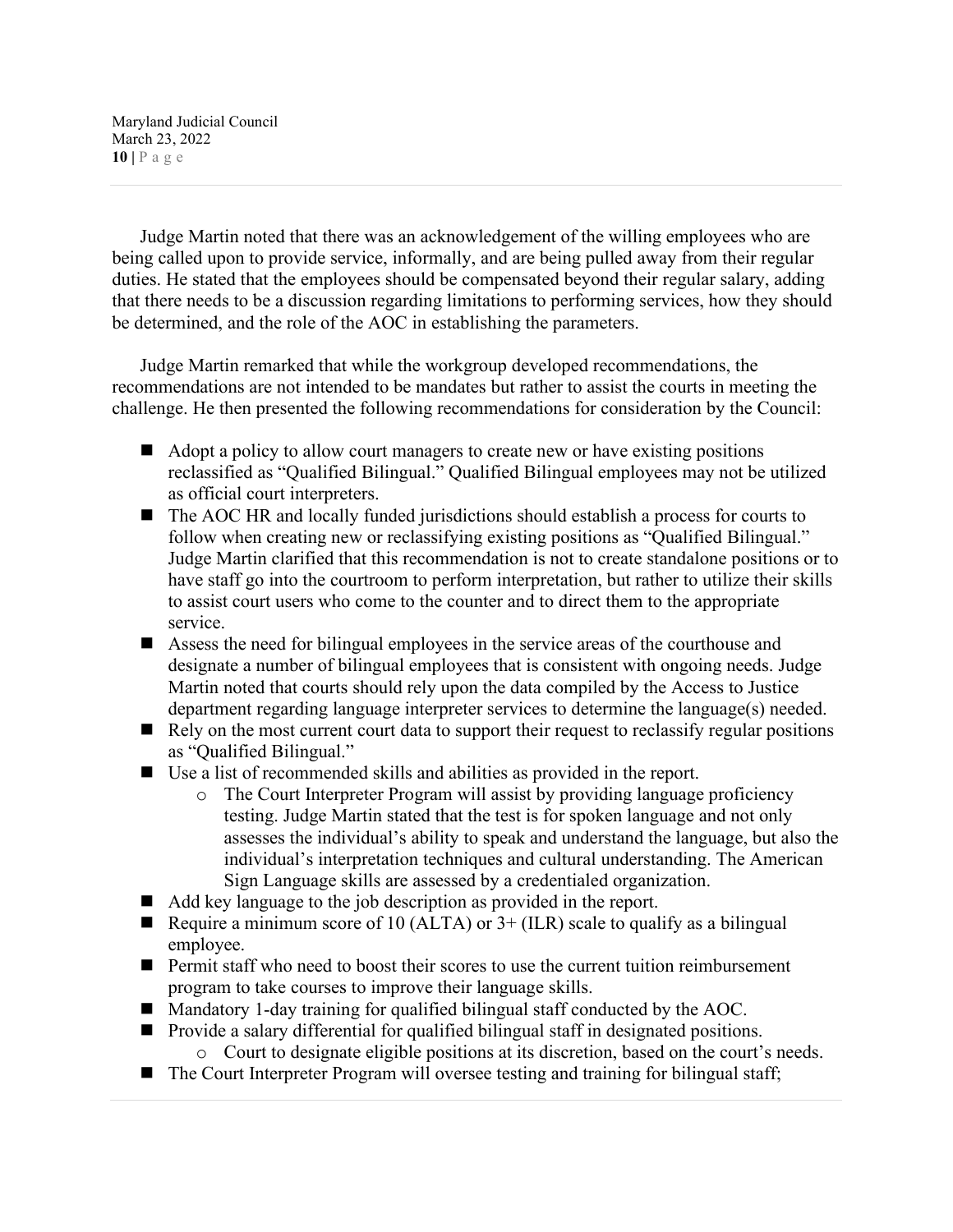Maryland Judicial Council March 23, 2022 **11 |** Page

> provide ongoing support and resources for bilingual employees; and create guidelines for judges, staff, and the public on how to work with bilingual employees. Judge Martin stated that the Access to Justice department will help to establish best practices.

- Access to Justice will cover the costs of language proficiency tests for bilingual employees (State and locally funded).
- Pilot the program for six months in one District Court and one circuit court location.

Judge McKenna moved that the Council recommend that Chief Judge Getty approve the recommendations of the Bilingual Staff Workgroup. Following a second by Chief Judge Morrissey, the motion carried. Chief Judge Getty accepted the Council's recommendation.

Chief Judge Morrissey asked if there was any discussion with respect to similar programs for judges, absent the compensation. He added that it would be helpful for judges to be able to participate in educational courses for different languages to assist in helping non or limited-English speaking court users with basic instructions, not to serve in an interpreter role. Judge Martin stated that the workgroup did not discuss judges as the focus was on traffic outside the courtroom, but he will take the suggestion to the subcommittee. Chief Judge Getty remarked that he thinks it is important for judges to get some training if they are interested.

## **3. Committee/ Strategic Initiative Updates**

a. *Domestic Law Committee.* Judge Cathy Serrette briefed the Council on the work of the Domestic Law Committee, noting that the Committee only has one subcommittee, the Domestic Violence/Peace Order Subcommittee. The subcommittee keeps the bench book and bench cards current with all the legislation passed each session regarding domestic violence and peace orders. In addition, the members also ensures that the domestic violence and peace order forms align with the legislation. The subcommittee has a domestic violence video series on the Judiciary's website and works with the Judicial College on domestic violence training.

The Child Support Workgroup was established in 2019 in part in response to an Abell Foundation report, *Reforming Child Support to Improve Outcomes for Families and Children*. The workgroup plans to examine practices and policies to determine if there are any issues, including concerns passed through the Equal Justice Committee, and then move to resolve them. The workgroup will examine child access, education, and legal and administrative issues. Judge Serrette stated that the Child Support Enforcement Administration frequently brings the child support cases, but federal regulations prohibit them from including other issues such as child access in court filings. That prohibition is problematic as the court attempts to holistically address family issues. The Department of Juvenile and Family services, in collaboration with the Committee, is looking at this issue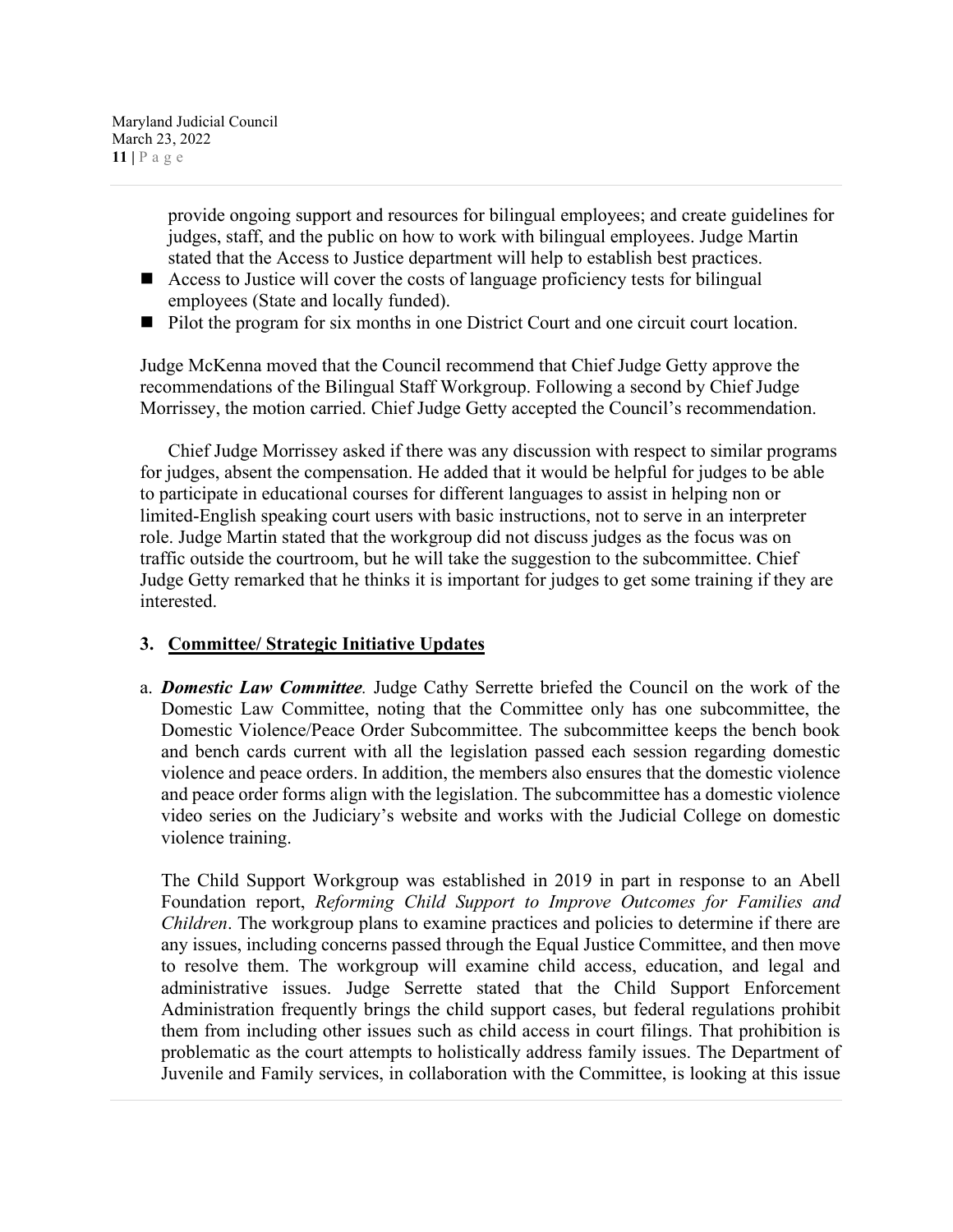along with tools to assist families. The workgroup is planning a one-day symposium in 2023 and will address several legislative changes. Another issue the workgroup will examine centers around not being able to retroactively modify child support. Modifications are retroactive only to the date of the filing of the petition. Additionally, there are lots of service issues, so the workgroup is examining how to facilitate the process to shorten the time.

Judge Serrette then discussed the work of the Custody Evaluator Training and Standards Workgroup. The workgroup is working to implement the 2020 recommendations to make assessments more effective and to ensure they are done properly. The recommended amendments to Maryland Rule 9-205.3 – Custody and Visitation-Related Assessments – were adopted and are effective April 1, 2022. The Department of Juvenile and Family Services is working with the University of Maryland School of Social Work on training for the evaluations.

The Family Mediation and Abuse Screening Workgroup reviewed Maryland Rule 9-205 – Mediation of Child Custody and Visitation Disputes – to determine if any amendments were warranted. The workgroup wants to ensure that it sufficiently guides courts in screening cases to determine which are appropriate for mediation and is looking for best practices across the country. The amendments to the Rule, which included a definition for *coercive* which was added for the court's consideration when determining whether to refer cases to mediation, were adopted in March. In researching assessment tools, the workgroup found the Mediators' Assessment of Safety Issues and Concerns (MAISIC) to be one of the best tools for screening for domestic violence. The tool will be piloted in the Baltimore County Circuit Court to ensure it utilizes the best practices for domestic violence screening.

The Guardianship and Vulnerable Adults Workgroup has done an enormous amount of work to expand awareness of guardianship, including alternatives to guardianship. The workgroup created an eight-part video series on topics such as alternatives to guardianship, assistance with personal needs, and powers of attorney. The videos are posted on the Judiciary's website. A guardianship monitoring program, including a forensic accountant and social workers to perform evaluations, was implemented. The Guardianship eManagement System (GeMS) was developed. The system permits guardians to submit their reports electronically and helps to identify cases the need closer scrutiny. Maryland Rule 19-301.14 – Client with Diminished Capacity – was adopted to ensure it aligns with diminished capacity laws. Maryland is one of seven states to receive grant funding to implement guardianship improvements.

The Legislative Workgroup holds weekly conference call meetings during the session to review legislation that involves family law issues and to draft position papers. The workgroup works with Government Relations and Public Affairs, the bar, legislators, and other stakeholder groups in considering legislative impacts.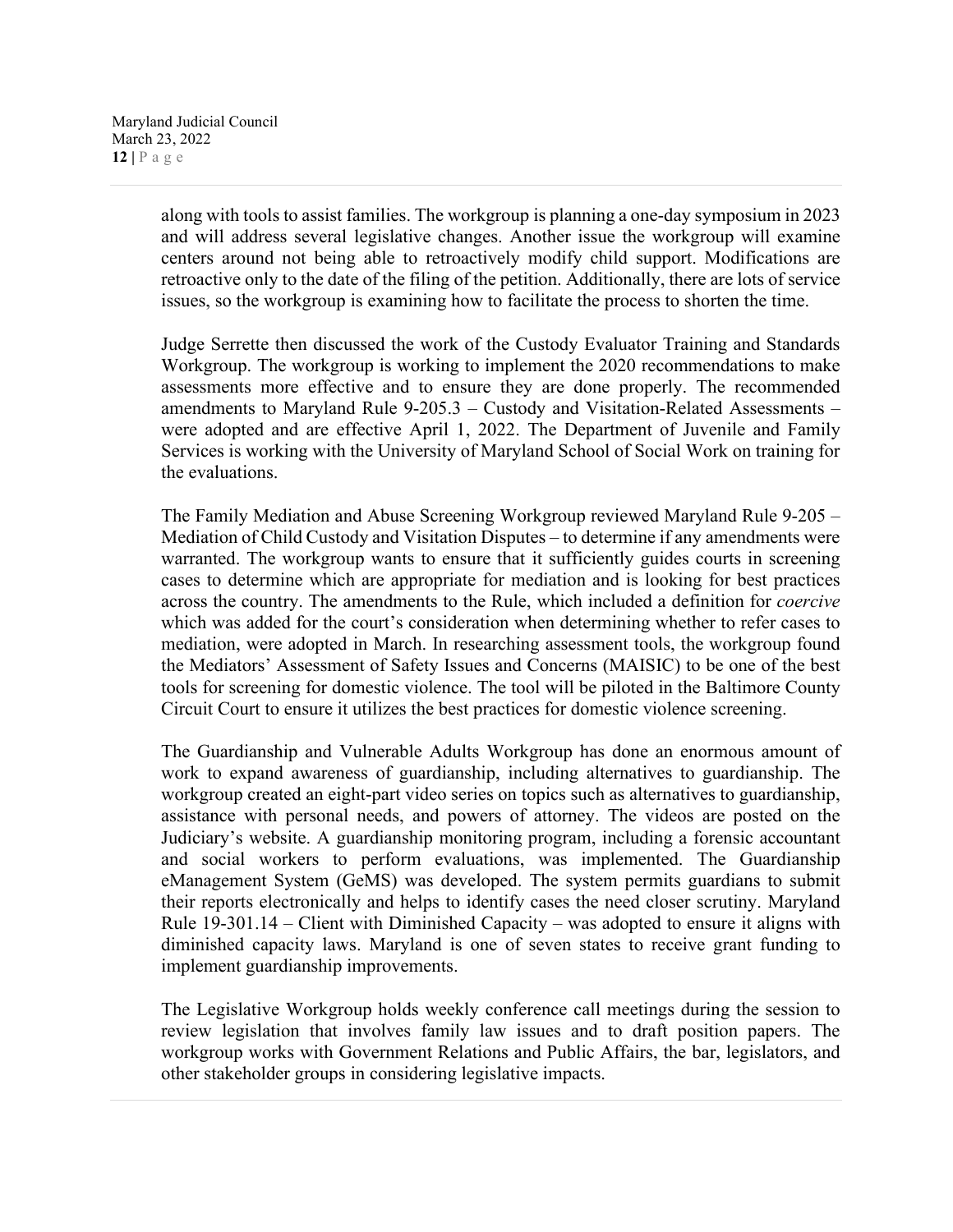The LGBTQ+ Family Law Workgroup has reviewed the family rules to determine if there is any disparate impact to this community. One change that came out of that effort was a change to the name change rule and how courts handle the declaration of gender identity, petitions, and adoptions. In addition, an amendment was adopted to eliminate the publication requirement when there is a name change. A new Rule was adopted on gender identification to ensure consistency with the statute. Maryland Rule 9-103 – Petition – was amended to add an exception to the required exhibits and a new section was added to provide for what is required for an adoption in cases where conception was done by means of assisted reproduction. Judge Serrette noted that the process is primarily used by same sex couples.

Judge Serrette highlighted other initiatives with which the Committee is engaged including monitoring parenting plans, finalizing the overhaul of all the domestic forms, updating the trial judge family law bench book, and working on changes affecting special juvenile status processes.

Judge Serrette noted that a new workgroup is being formed to review the issue of who can file on behalf of a juvenile in a peace order matter. There is nothing in the statute that addresses this with respect to peace orders, only domestic violence petitions. The Committee also is addressing a question about adding email addresses and telephone numbers to the petition form. It was noted that, currently, there is no provision to shield telephone numbers or email addresses which could be problematic. Finally, the Committee is working with several agencies to develop guardianship tools.

Chief Judge Getty remarked that there is a lot of volunteerism coming out of Prince George's County; he expressed his appreciation for their efforts to improve the Judiciary. He thanked Judge Serrette for her presentation and all the work that is being done. Judge Serrette acknowledged the work done by the committee, subcommittee, and workgroup members, as well as the staff, namely Richard Abbott and Nisa Subasinghe.

b. *Education Committee.* Judge Laura Ripken briefed the Council on the work of the Education Committee, noting that she is only the second chair since the Committee was reconstituted in 2015. She added that the previous chair, Judge Susan Hazlett, did an excellent job shepherding the Committee's work. She then acknowledged the work of Stacey Saunders and the entire Judicial College. Judge Ripken provided some statistics on education and training activity from October 2020 through November 2021, stating that during that period 50 face-to-face courses were conducted with 915 attendees amounting to 9,062 seat hours. There were 144 webinars with 5,055 attendees and 5,701 seat hours. There were 106 instructor led distance learning courses with 1,305 participants and 10,580 seat hours. There were 37 self-pace courses taken by 272 participants.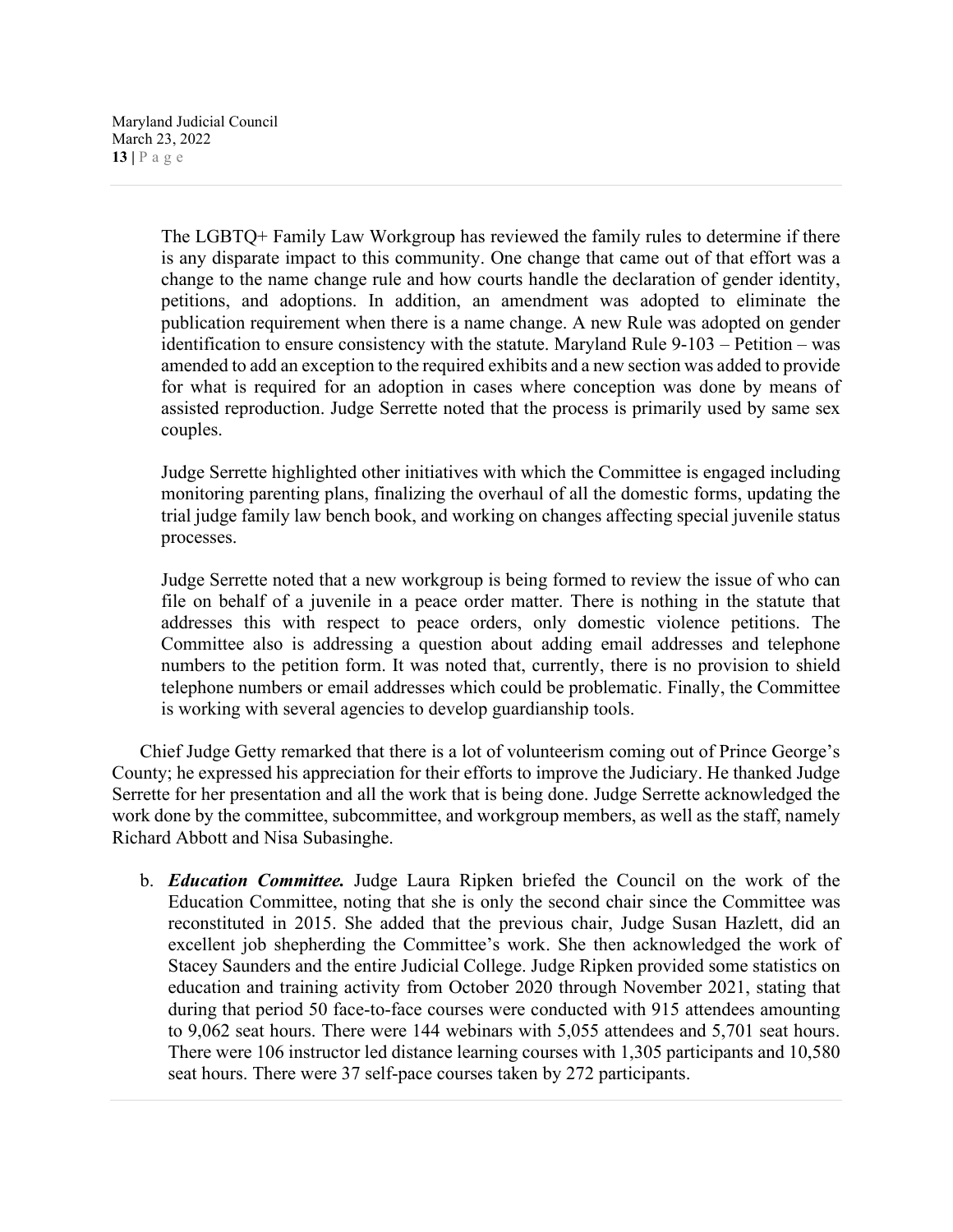Judge Ripken stated that the Education Committee worked with the Judicial College to further educational opportunities for the entire Judiciary. During 2021, the Judicial College increased the number of webinar offerings, ramped up virtual learning offerings after having to pivot due to the pandemic; increased the number of on-demand videos in response to the need for just-in-time learning opportunities (short-focused videos on topics such as social media and the law, performance evaluations, Service Now, etc.). The College rolled out an 8-part Judicial Ethics video series for judges and magistrates.

The Education Committee and the College are in the process of developing Criminal Law University. Family Law University is already set-up and is very well done; it has been extremely popular so much so that the demand exceeds the available space. Judge Ripken stated that the 2022 Judicial Conference was cancelled; the 2023 Conference is scheduled for April 26-28, 2023 at the Cambridge Hyatt. The workgroup will reconvene in October to continue planning.

Judicial education courses were moved to the virtual platform during the pandemic, but those courses previously scheduled to be conducted in-person will resume in May. The course slate and instructors for 2023 have been identified. The planning retreat for the 2024 courses is scheduled for August 2023.

The Mentor Subcommittee is reviewing processes and ensuring that the programming is beneficial. The recruiting drive for new mentors is starting. Judge Ripken stated that all new judges have been assigned a mentor.

The Commissioner Subcommittee maintains the academy for new commissioners. The subcommittee also created an educational conference for commissioners that is held four times a year, providing opportunities for all commissioners to attend. In addition, the subcommittee is working to expand the number of commissioner-based webinars.

The Magistrate Subcommittee is working on developing classes for 2024, as well as on a bench book for magistrates. The members are updating the *phone a friend* resource that is given to magistrates so that they will have a resource to call for questions or concerns. The subcommittee is planning the next annual conference for magistrates.

The Technology Education department within the Judicial College is working with JIS to develop training for the implementation of VoIP and with the Access to Justice department to develop a quick reference card and webinar series on Zoom for remote hearings. The department also is conducting training on the Microsoft suite for Prince George's County in preparation for the transition to MDEC.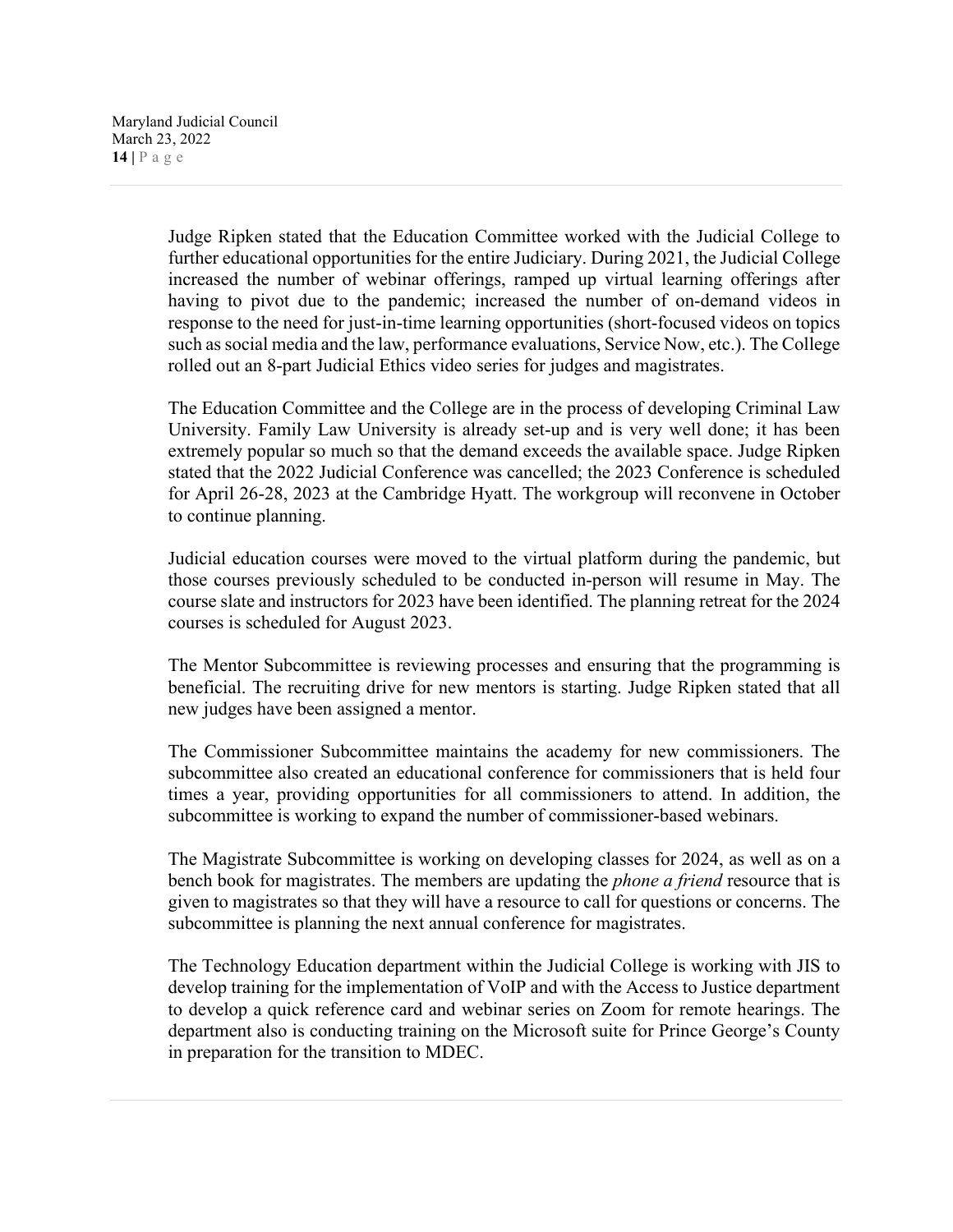The Judicial College's Professional Development department initiated and continues to work on proficiency-based education for clerks and courtroom clerks. Other initiatives underway include finalization of the 5-Star Customer Service training program, diversity and inclusion training, new law clerk online training for the circuit court, and development of new law clerk training for District Court law clerks.

Judge Ripken remarked that the report from the Joint Subcommittee on Post-COVID Judicial Operations includes a section on the work done by the Judicial College in response to the pandemic. During the pandemic, the Committee transitioned to Zoom for Government for all of its meetings and continues to meet using that format. In addition, the certificate programs and other courses provided by the College also transitioned to the virtual platform during the pandemic.

Judge Ripken stated that the Committee is looking forward to implementing the recommendations of the Joint Subcommittee on Post-COVID Judicial Operations.

Judge Carrion stated that Family Law University was held during the pandemic. She thanked Ms. Saunders and the staff of the Judicial College for their assistance. Chief Judge Getty thanked the College as well, stating that it took a lot of adaptation to be able to continue providing quality educational programs, adding that they did a fantastic job.

Chief Judge Getty thanked everyone for their presentations and for the hard work of the committees, subcommittees, and work groups.

# **4. For the Good of the Order**

Chief Judge Getty recognized the new members, namely Clerk Kathleen Duvall, Kristin Grossnickle, and Lara Stone. He once again congratulated Judge Eaves on her appointment and noted that her plaque had not come in prior the meeting because of the swiftness of her appointment and confirmation, but that she would be invited to the next meeting to have her service on the Council properly acknowledged. Ms. Harris then presented Ms. Gaskin with a plaque and words of acknowledgement for her service upon her retirement. The Executive Committee of the Council then presented Chief Judge Getty with a plaque commemorating his service to the Council on the occasion of his pending retirement. They thanked him for his leadership and guidance.

Chief Judge Getty offered final words to close the meeting, recounting a quotation from Chief Judge Barbera in her last State of the Judiciary Address to the Maryland General Assembly on February 15, 2019 in which she said, "*Creating, enforcing, and interpreting the law in the future will surely require a new way of thinking, as we confront new issues. None of us knows what the future will hold. What we do know is that for our democracy to endure, we must honor the promise that every one of us will be governed according to the rule of law. In doing so, the future*